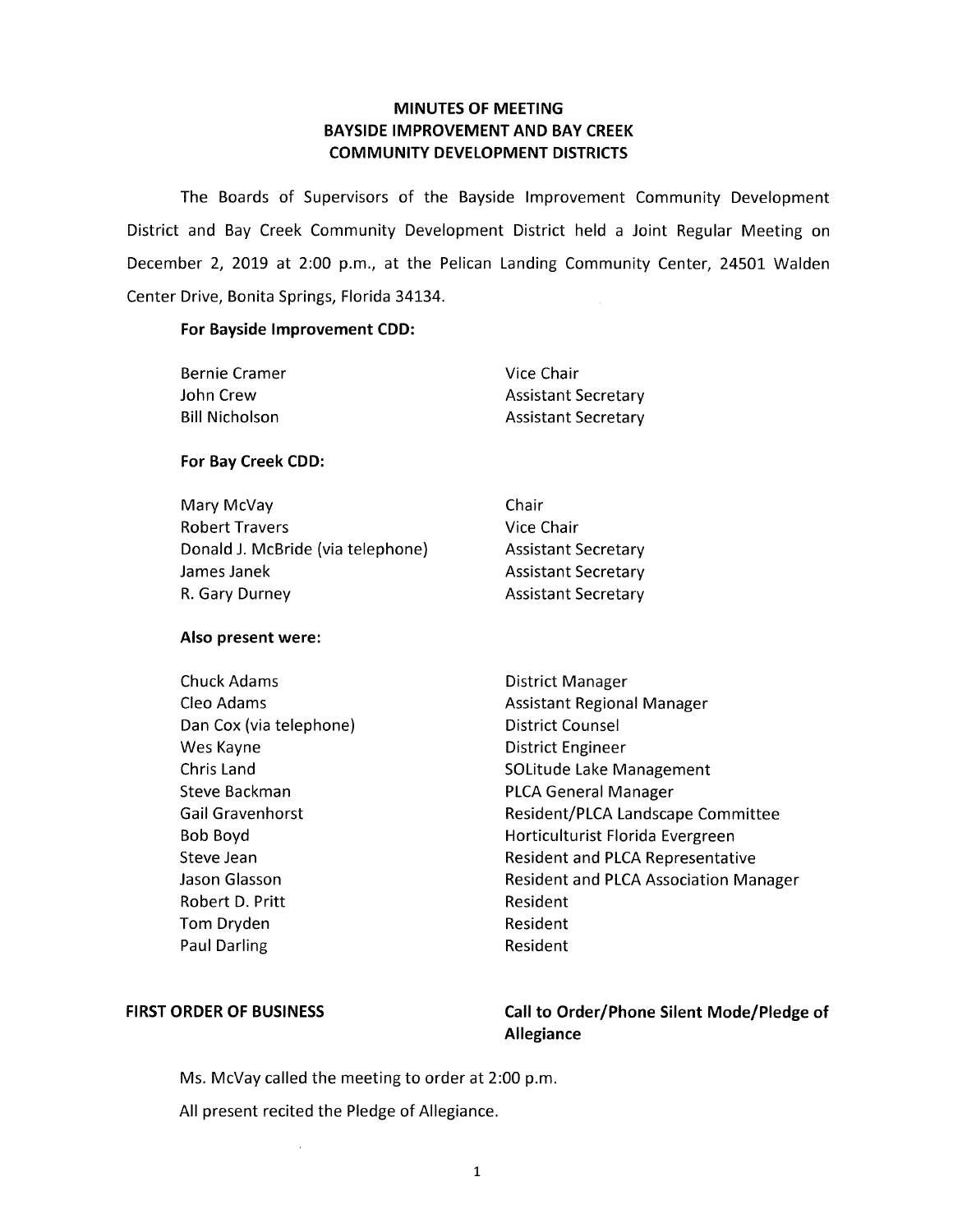### **BAYSIDE IMPROVEMENT LEADER IN EXAMPLE 2019 December 2, 2019** & **BAY CREEK CDDS SECOND ORDER OF BUSINESS ROLL CALL ROLL CALL**

Ms. McVay asked Supervisors and Staff to state their names. For Bay Creek COD, Supervisors Janek, Travers and McVay were present, in person. Supervisor McBride was not present at roll call. Supervisor Glueck was not present. For Bayside Improvement COD, Supervisors Cramer, Bill Nicholson and Crew were present, in person. Supervisors McCarthy and Jim Nicholson were not present.

#### **THIRD ORDER OF BUSINESS Public Comments: Agenda Items**

There being no public comments, the next item followed.

**Supervisor McBride joined the meeting at 2:01 p.m., via telephone.** 

**On MOTION for Bay Creek by Mr. Janek and seconded by Mr. Travers, with all in favor, authorizing Mr. McBride's attendance and full participation, via telephone, due to exceptional circumstances, was approved.** 

#### **BAY CREEK ITEMS**

FOURTH ORDER OF BUSINESS **Acceptance of Resignation of Supervisor** Acceptance of Resignation of Supervisor **Nelson Glueck** 

Mrs. Adams presented Mr. Glueck's resignation letter.

**Presentation of Service Award to Nelson Glueck** 

**This item, previously the Fifth Order of Business, was presented out of order.** 

Ms. McVay stated she would present the service plaque to Mr. Glueck's wife, in

appreciation of his thirteen years of service to the District.

**On MOTION for Bay Creek by Mr. Travers and seconded by Mr. Janek, with all in favor, the resignation of Mr. Nelson Glueck, effective immediately, was accepted.** 

# **A. Consider Appointment of Mr. R. Gary Durney to Fill Unexpired Term of Vacant Seat 5 (Term Expires November, 2022)**

Mrs. Adams distributed resumes and/or letters of interest from the following candidates: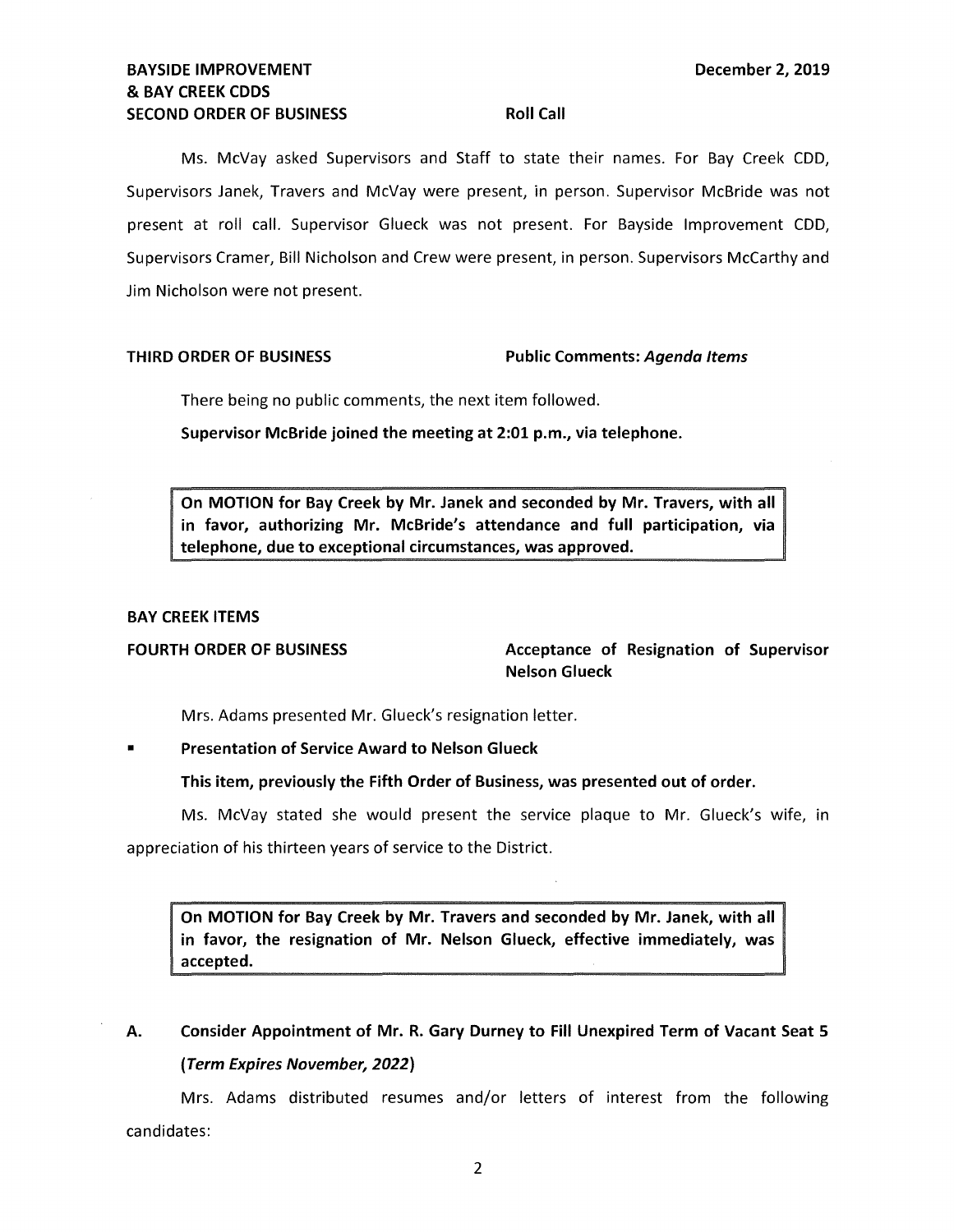### **BAYSIDE IMPROVEMENT DECEMBER 2, 2019** & **BAY CREEK CDDS**

► R. Gary Durney

► Robert D. Pritt

► Donald G.W. Smith.

Each candidate responded to questions about why they wanted to serve on the Board and each discussed their experience and service on other Boards, etc. Mr. Pritt felt that the Board already decided on an appointment. A Supervisor stated that a decision was not made and explained that the other resumes were received by the deadline but after the agenda was sent seven days prior to the meeting. It was noted that each candidate was qualified. Ms. McVay stated all interested candidates could reapply when Mr. McBride's seat is up for election, once he relocates out of the area; however, the time of his departure was unknown.

Mr. Janek, Ms. McVay and Mr. McBride nominated Mr. R. Gary Durney for Seat 5. Mr. Travers nominated Mr. Pritt. No other nominations were made.

**On MOTION for Bay Creek by Mr. Janek and seconded by Ms. McVay, with Mr. Janek, Ms. McVay and Mr. McBride in favor and Mr. Travers dissenting, the appointment of Mr. R. Gary Durney to fill the Unexpired Term of Seat 5, was approved. [Motion passed 3-1]** 

Mrs. Adams, a Notary of the State of Florida and duly authorized, administered the Oath of Office to Mr. Durney. She provided and briefly explained the following item:

- I. **Guide to Sunshine Amendment and Code of Ethics for Public Officers and Employees**
- II. **Membership, Obligations and Responsibilities**
- Ill. **Financial Disclosure Forms** 
	- **a. Form 1: Statement of Financial Interests**
	- **b. Form lX: Amendment to Form 1, Statement of Financial Interests**
	- **c. Form lF: Final Statement of Financial Interests**
- **IV. Form 88 Memorandum of Voting Conflict**

Mr. Durney accepted the Supervisor's stipend.

# **B. Consideration of Resolution 2020-02, Designating a Chair, a Vice Chair, a Secretary, Assistant Secretaries, a Treasurer and an Assistant Treasurer of the District**

Ms. McVay presented Resolution 2020-02. Mr. Janek nominated the current slate of officers, with the addition of Mr. R. Gary Durney, as Assistant Secretary, as follows: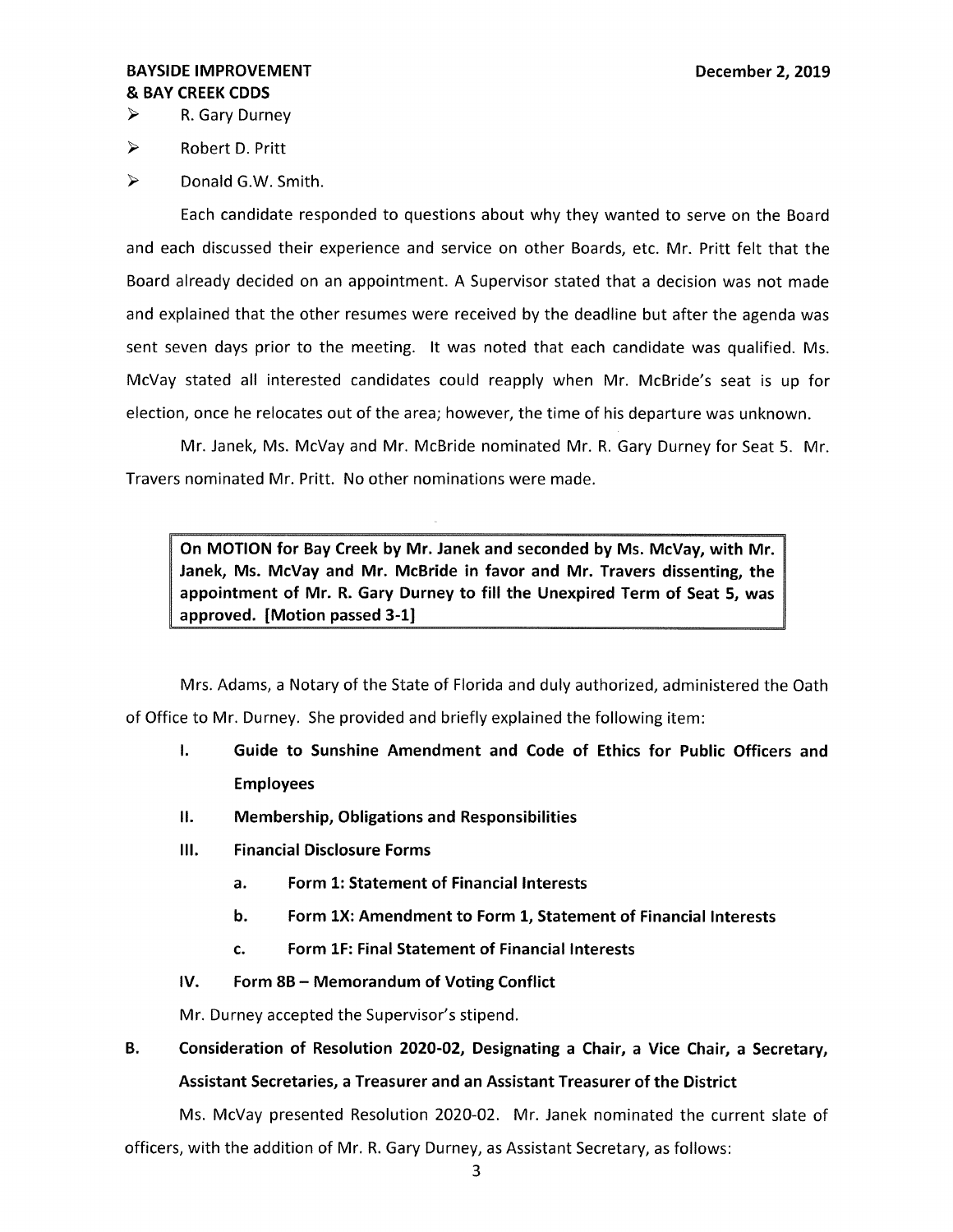### **BAYSIDE IMPROVEMENT**  & **BAY CREEK CODS**

| Chair                      | Mary McVay            |
|----------------------------|-----------------------|
| Vice Chair                 | <b>Robert Travers</b> |
| Secretary                  | Chuck Adams           |
| <b>Assistant Secretary</b> | Donald J. McBride     |
| <b>Assistant Secretary</b> | James Janek           |
| <b>Assistant Secretary</b> | R. Gary Durney        |
| <b>Assistant Secretary</b> | Craig Wrathell        |
| Treasurer                  | Craig Wrathell        |
| <b>Assistant Treasurer</b> | Jeff Pinder           |
|                            |                       |

**No** other nominations were made.

**On MOTION for Bay Creek by Mr. Janek and seconded by Mr. Travers, with all in favor, Resolution 2020-02, Designating a Chair, a Vice Chair, a Secretary, Assistant Secretaries, a Treasurer and an Assistant Treasurer of the District, as nominated and stated, was adopted.** 

#### **JOINT BOARD ITEMS**

**FIFTH ORDER OF BUSINESS Presentation of Service Award to Nelson Glueck** 

This item was presented during the Fourth Order of Business.

### **SIXTH ORDER OF BUSINESS Staff Report: District Engineer: Barraco** & **Associates, Inc. [Both]**

Mr. Kayne stated the NPDES NS 4 Year 2 Annual Report was submitted to Lee County and it would be sent with the other co-permittees' reports to the Department of Environmental Protection (DEP). This and other District reports would be discussed at a meeting this Wednesday at which Mr. Adams would discuss the improvements made to the Districts' operation, such as the nano-bubblers, etc.

### **SEVENTH ORDER OF BUSINESS Lake Maintenance Report: SOLitude Lake Management [Both]**

Mr. Land presented the November 2019 Monthly Report and reported the following:

 $\triangleright$  Added beneficial bacteria to the outfall lakes and six others to maintain algae.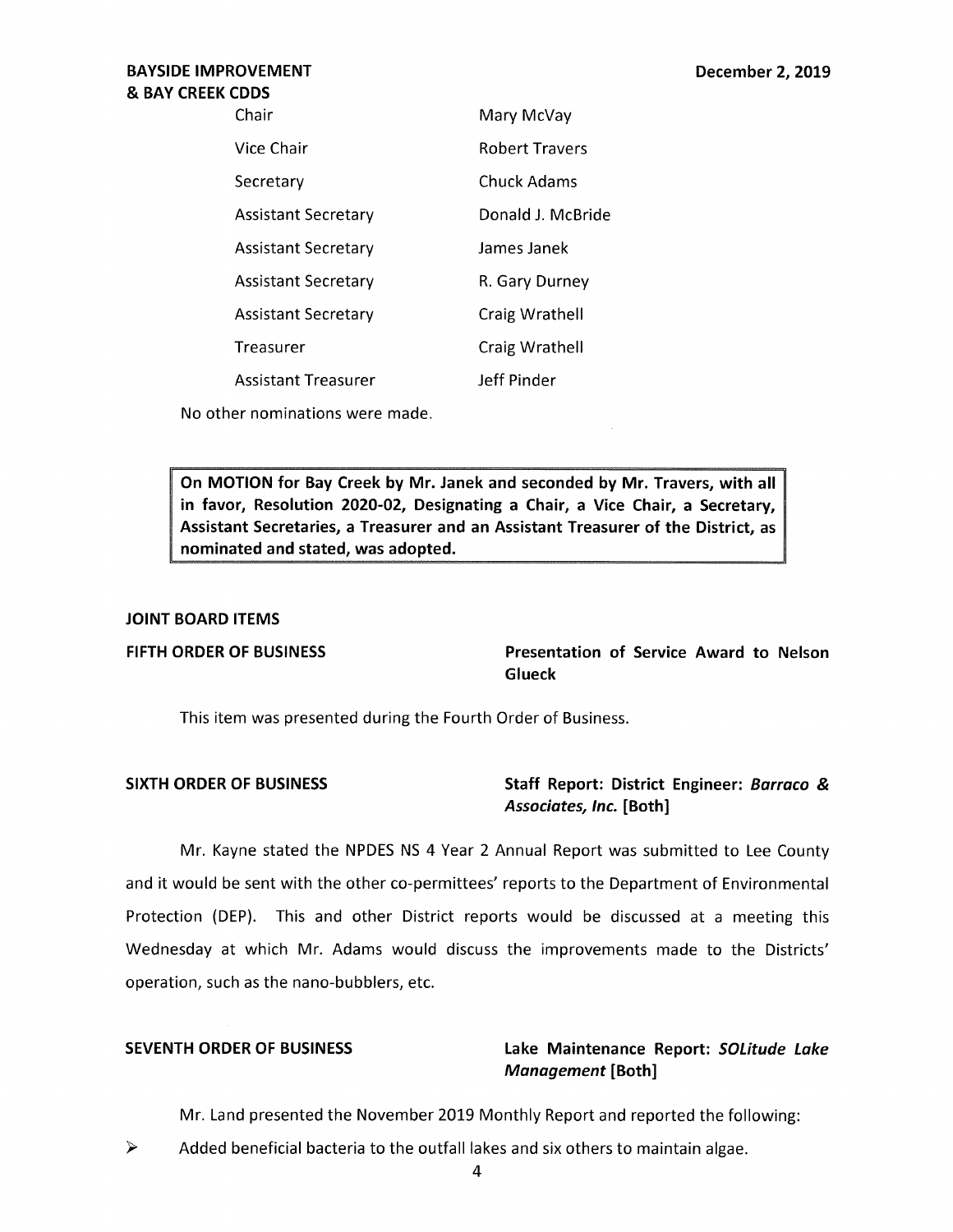#### **BAYSIDE IMPROVEMENT LEADER IN EXAMPLE 2, 2019 December 2, 2019** & **BAY CREEK CODS**

 $\triangleright$  Serviced nano-bubblers at Lakes E-4 and E-5 to remove debris from the intake valve.

Mr. Land responded to questions and stated that the nano-bubblers and the addition of beneficial bacteria would eventually dissolve muck; it was not necessary to reconfigure them. His only concern was with Lake 5, which was being treated and monitored closely. Other than the manufacturer replacing the Unit 4 nano-bubbler, the newly ones were functioning properly.

### **EIGHTH ORDER OF BUSINESS Update: PLCA Landscaping Maintenance Outsourcing Investigation**

Mr. Adams stated that the PLCA was waiting for more proposals. Mr. Backman, PLCA General Manager, stated he was collecting data and was in the initial stages of determining whether to outsource. Mr. Nicholson asked Mr. Backman to clarify the Request for Proposal (RFP) process and timeline, as he did not feel this matter was urgent to the PLCA and he received conflicting comments from PLCA Board Members as to the urgency of this item and would like a stronger commitment to pursue this. A PLCA Committee Member recommended Mr. Backman and Mr. Adams continue discussions on this matter. The agenda item would be ongoing and give Mr. Backman the ability to provide updates. Mr. Backman stated that he was asked to pursue other landscape options in July and received only two but at least three were needed. He stated that the partnership between the PLCA Board Management and the CDDs was getting stronger, which could be seen in the landscaping throughout the community.

#### **NINTH ORDER OF BUSINESS PLCA Landscape Committee Report**

Ms. Gail Gravenhorst, a resident and PLCA Landscape Committee Member, reported the following and responded to questions, as follows:

► Plantings at the inner Spring Creek Circle that are part of the Architect's plan were completed; however, Mr. Adams noted a drainage related issue today.

 $\triangleright$  A request was made for the Districts to commence removal of eight oak trees from the perimeter area, as they had obligated to fund, in order to implement the rest of the Architect's plans. Plant materials are subject to change, if issues arise during the process.

► The Bay Creek Board recently gave approval for the PLCA to proceed with the same design in Bay Creek. The PLCA would be responsible for the cost to remove the coconut trees, not the COD; however, maintenance would be conveyed to Bay Creek COD upon completion.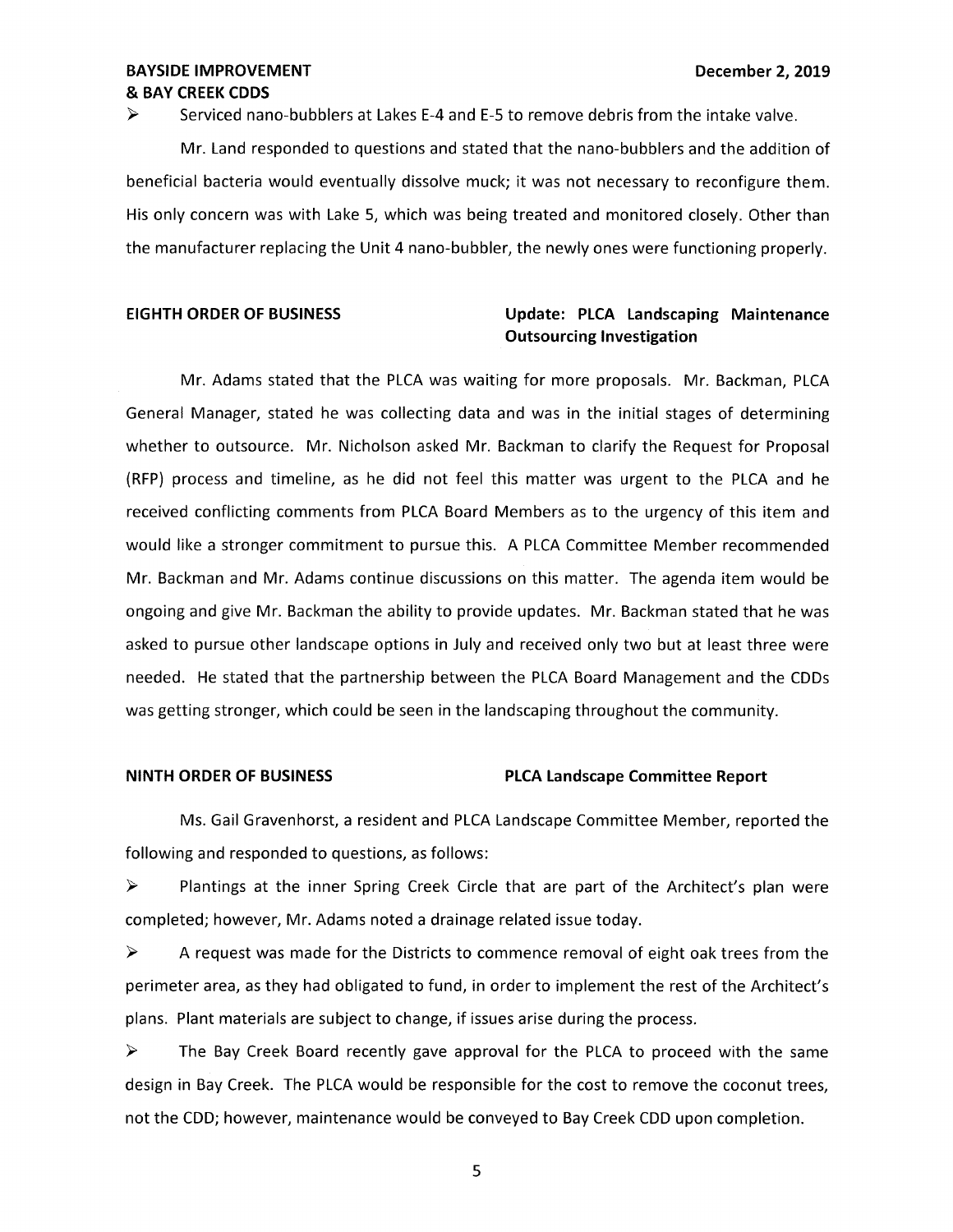#### **BAYSIDE IMPROVEMENT DECEMBER 2, 2019** & **BAY CREEK CDDS**

 $\triangleright$  Funding requests would be made next Monday for sculptures that include a foundation, lighting, etc., and possibly pergolas; the CDD would be responsible to maintain vegetation.

► Trees would be cut down and not replanted, as replanting was cost prohibited.

Ms. Gravenhorst stated, at The Colony's CDD workshop with the Colony Landscape Committee, TreeScaping of Naples (TN) gave valuable information about trimming canopies to allow light through to enhance growth. TN plans to train the CDD landscapers, which would benefit the entire community.

In response to concern about reemergence of the vegetation in the inner circle, Mr. Adams stated he observed the project in several stages and the Contractor did a good job removing the root mass.

#### **TENTH ORDER OF BUSINESS Colony Landscape Committee Report**

Ms. Gravenhorst stated that The Colony scheduled regular workshops with the CDD to discuss better communication between the two. Her opinion of what was going on differed from the Landscaping Committee Member's opinion. She felt that checking into Management costs and communicating were anything but positive and the more residents have a better understanding of the CDD and what is happening, the better.

### **ELEVENTH ORDER OF BUSINESS Landscape Maintenance Activities Update and Report**

Mr. Adams stated the Boards were sent an updated activities tracker. He would tour the property with Mr. Kucera twice a month and provide updates. The four week schedule for The Colony proved successful; however, the initial Phase 1 program outside The Colony was extensive and challenging, as they were simultaneously working on palm pruning but great strides were being made. The palms should be completed by the end of January and then trimming the hardwoods would commence. The contractor would train the recently certified Arborist group on how to artistically approach tree trimming.

Mr. Adams discussed the trimming projects, areas that were completed and would be completed and alternating mowing weeks. The turf color would be addressed with Mr. Boyd. Mrs. Adams stated the three areas that still need mulch would be completed next week.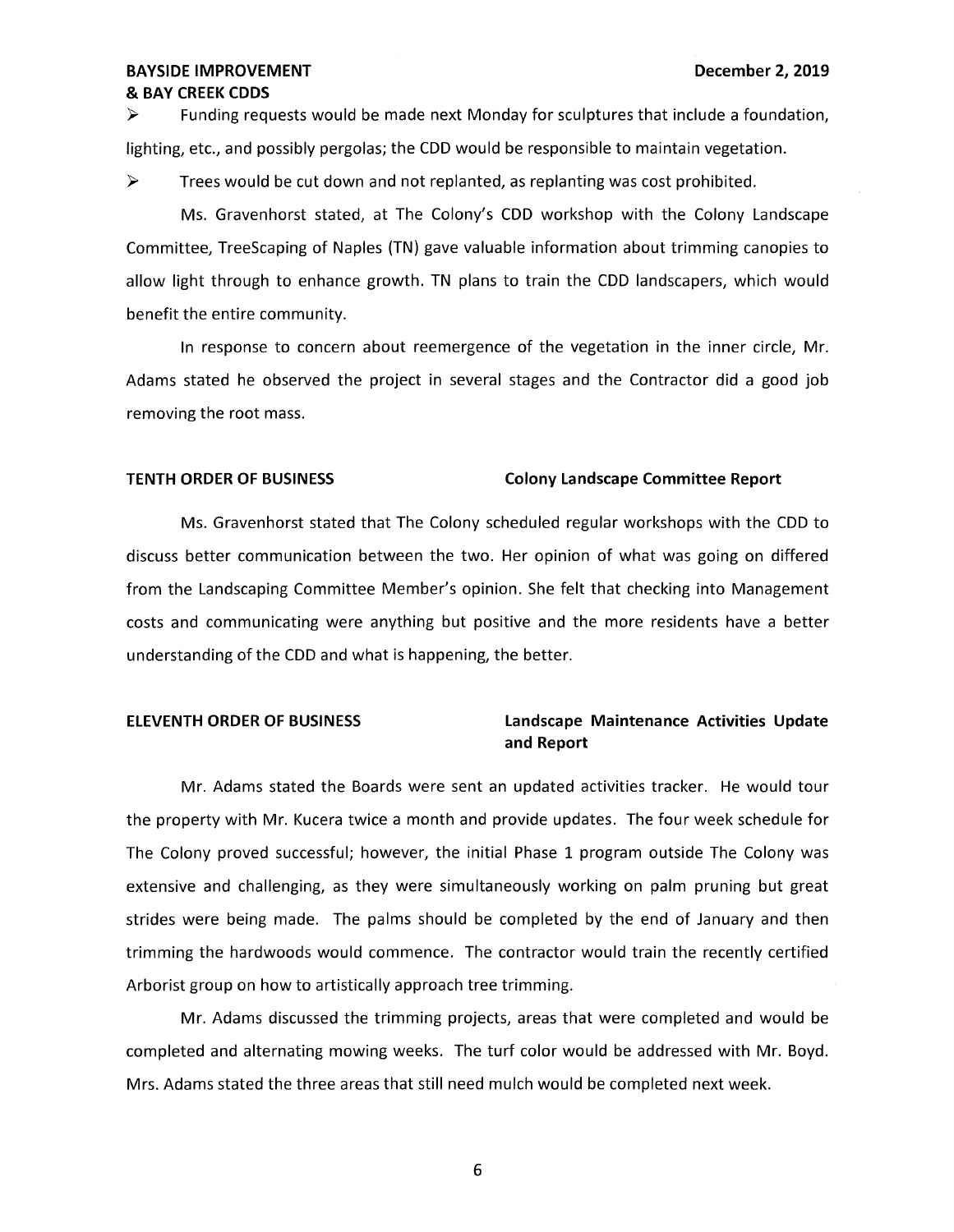#### **BAYSIDE IMPROVEMENT LEADER IN EXAMPLE 2019 December 2, 2019** & **BAY CREEK CDDS**

Regarding Mr. Olson's position, Mr. Adams stated that it would be filled after the holidays and there were plans to hire an additional person later in the year. Additional jasmine would be planted around the guard house at Pelican Nest Drive and in other areas soon.

Mr. Nicholson noted the effectiveness of the activities lists. Mr. Adams stated that, by reorganizing the program and developing cycles, he hoped to determine which items work best or need to be addressed this spring and whether outsourcing would be an option. Mr. Nicholson stated he did not object to obtaining competitive bids; his only request was for the Districts to be partners and to be informed.

Mr. Crew asked about the trimming frequency at the gate entrances and fountains. Mr. Adams stated the schedule showed that work inside The Colony would be monthly and outside The Colony would be six to eight weeks; however, since this was the first run through, time would tell if the schedule is achievable or needs to be adjusted.

Ms. McVay thanked Mr. and Mrs. Adams for having the bushes on Pelican Nest Drive, west of the bridge, trimmed.

Mr. Adams stated the landscape map was added to the GIS mapping program and posted to the Districts' website. Mrs. Adams distributed the map and asked the Supervisors to contact Management if they had questions or found inconsistencies. Mr. Adams distributed the map to the PLCA General Manager and PLCA Landscape Committee Member.

Mr. Bob Boyd, Horticulturist Consultant for the CDDs, stated he toured the community and the appearance proves the earlier comment that the methods and changes implemented by the Management company were beneficial. The inner circle plantings turned out well, proper action was being taken to improve control of oak trees, the cycles were working and things looked neat and tidy, for a mature community. From his professional standpoint, he observed good plant healthcare, proper pruning techniques on the shrubs and found that further improvement could be made on the trees, which would be addressed by the Arborist in February; progress was being made.

Mr. Nicholson asked Mr. Boyd for his top three concerns now that the new changes were made. Mr. Boyd stated he was concerned about the turf issue in The Colony, caused by the conditions impeding growth; however, his suggestions were implemented and resulted in visible progress. He discussed existing conditions, weather conditions causing several issues, possibly spraying the area or installing flora-turf in high visibility areas, etc.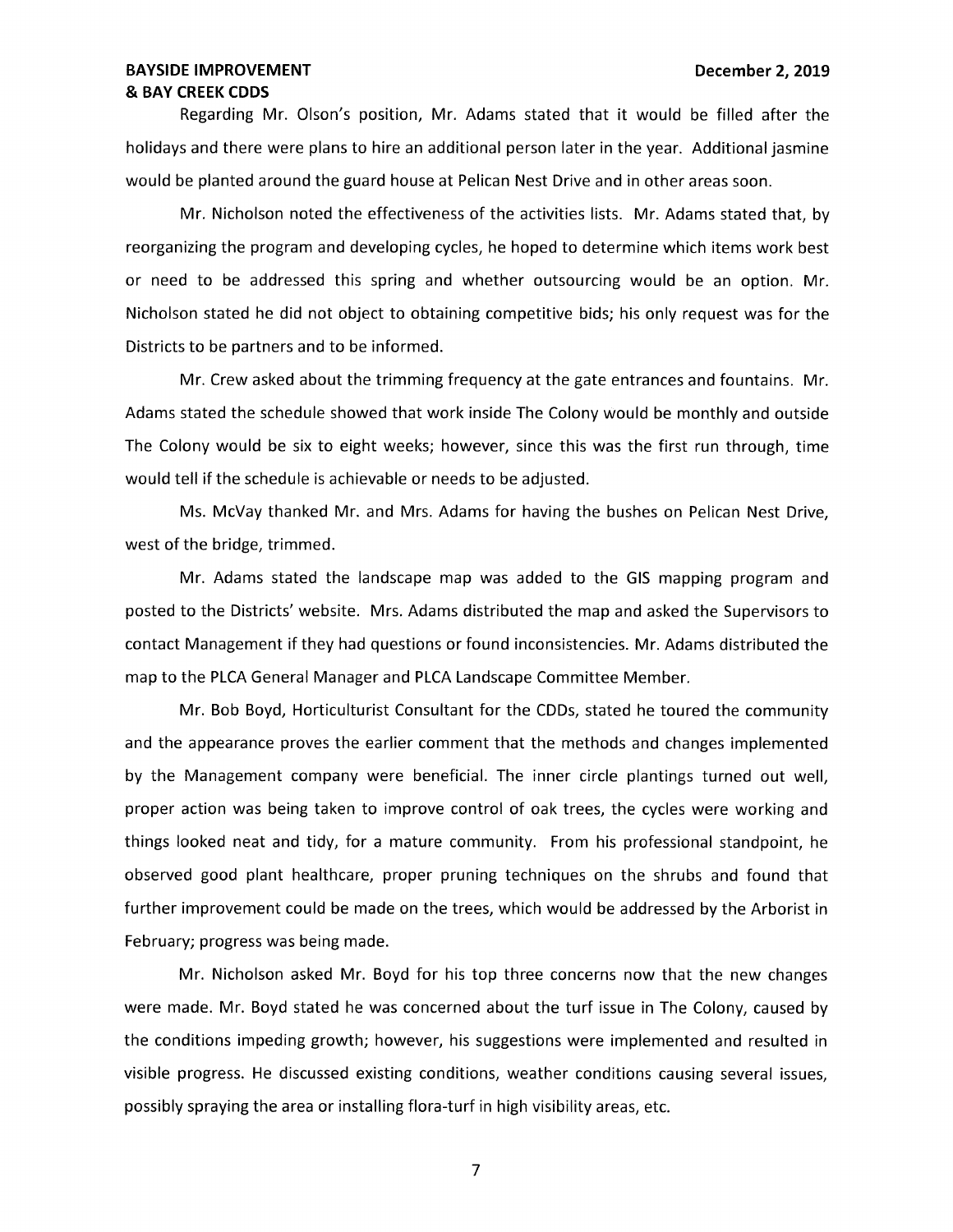# **BAYSIDE IMPROVEMENT DECEMBER 2, 2019** & **BAY CREEK CODS**

#### **TWELFTH ORDER OF BUSINESS Continued Discussion/Update: City of Bonita Springs Storm Water Utility Fees**

Mr. Cox stated work with City Staff to determine how they want to address this issue was underway and, since the initial fee was nominal, he preferred to work with the City rather than push them into a decision. In response to questions, he stated that, if a rebate is due it would be applied to future years and the PLCA was a better entity to be the named plaintiff, as its associational standing would allow relief to be given to everybody. Mr. Adams would discuss the issue with Mr. Backman at the next PLCA meeting.

### **THIRTEENTH ORDER OF BUSINESS Discussion: PLCA Environmental Policy Statement**

Mr. Cramer stated the new PLCA Environmental Policy Statement was created jointly, through the efforts of the ECO Club and the Beach Advisor Group (BAG). In trying to work collectively with the Districts and due to Sunshine Law, they would like to hold seminars that are open to residents to help them better understand how the water flows within the community and understand the various entities, such as the South Florida Water Management District (SFWMD), etc., that are involved. He asked the Districts to support the ECO Club, who designated Mr. Steve Jean to attend CDD meetings and be a conduit between these entities.

Mr. Steve Jean, a resident and ECO Club Representative, stated his background was in landfill science and that he was asked to represent the ECO Club and attend CDD meetings to bring information back to the Club, which has 150 active members with various backgrounds, and to work with the CDDs. In response to questions Mr. Jean stated that the ECO Club members all reside in Pelican Landing, the environmental policy relates to fertilizer, water, soil quality and muck; however, the main concern is with water related matters.

Mr. Cramer read a portion of Mr. Crew's thoughts on the proposed PLCA policy statement and noted that Mr. Cramer is also an ECO Club member. The purpose was for the CDDs to educate residents by presenting an overview of the pond systems in Pelican Landing and The Colony, how they are managed by the CDDs, etc.

Mr. Crew asked that the Boards have the opportunity to review the policy before proceeding further. Mr. Nicholson stated this was a good topic to continue these discussions, since several organizations are involved and the various historical data that is available. Mr. Crew asked Mr. Cox to review the PLCA Environmental Policy statement.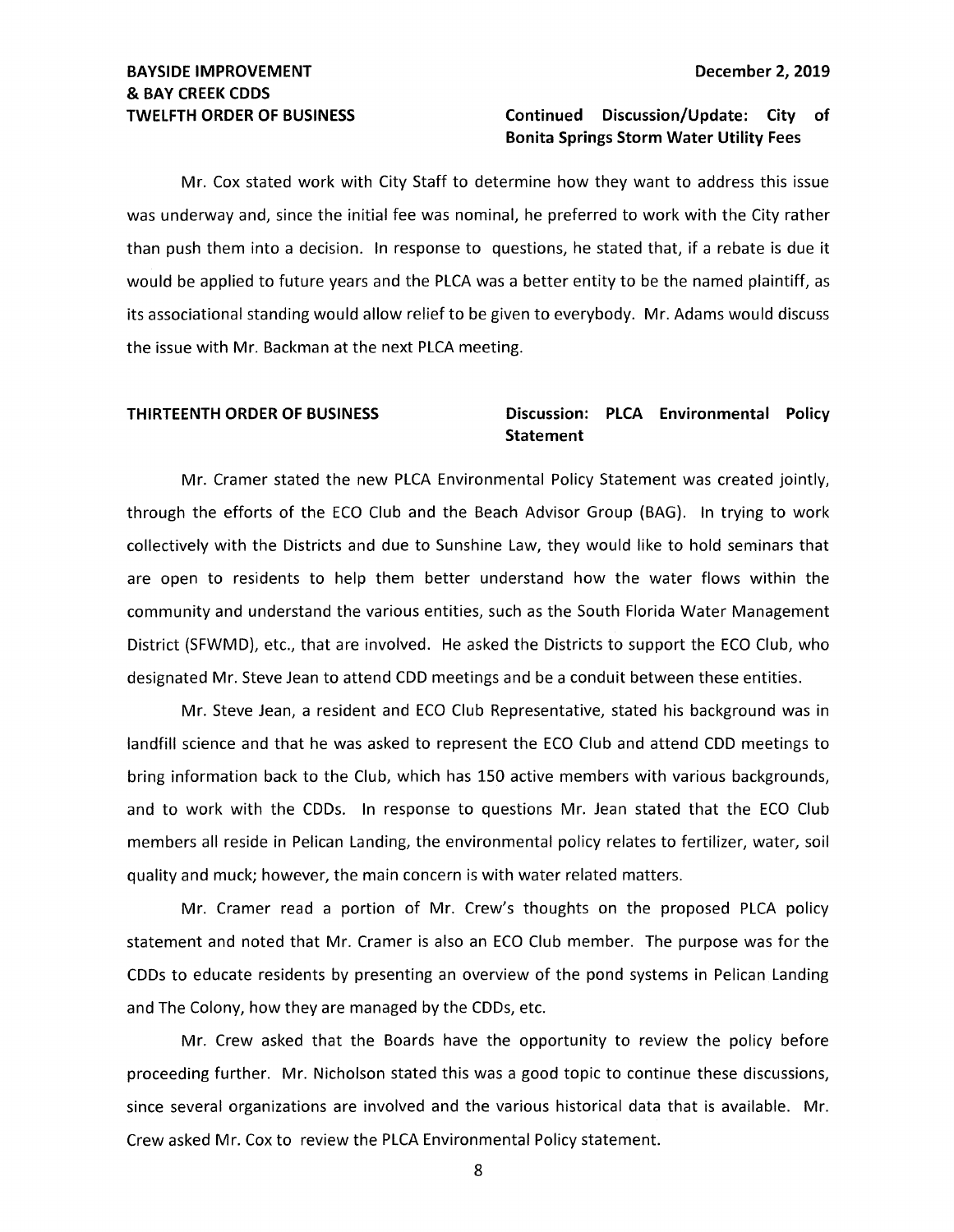**On MOTION for Bayside by Mr. Cramer and seconded by Mr. Bill Nicholson, with Mr. Cramer and Mr. Bill Nicholson in favor and Mr. Crew dissenting, discussing the possibility of the Districts supporting the activities of the ECO Group, was approved. [Motion passed 2-1)** 

**On MOTION for Bay Creek by Mr. Janek and seconded by Mr. Travers, with all in favor, discussing the possibility of the Districts supporting the activities of the ECO Group , was approved.** 

This item would be included on the next agenda

### **FOURTEENTH ORDER OF BUSINESS Update: Longlake Village Monument Renovation and Presentation of Uniform Plan**

Mr. Cramer stated that to proceed with renovating the two monuments in Longlake, which the residents and PLCA approved paying for, they needed a PLCA representative to execute the Lykins-Signtek (Lykins) contract, as there is no HOA to do it. Mr. Backman asked for a letter from the President of the Community stating that they approve the renovations and give him authority to execute the contract.

The word "Village" would be removed from the title of this agenda item, going forward.

Discussion ensued as to who would be responsible for the project, whether the CDDs should execute the contract since they are responsible for maintenance and the PLCA does not own the monuments, communities being able to piggy back off this design, collection method, whether the Design Review Committee (DRC) has control over the design, etc. The Districts would proceed with the project upon receipt of the letter and the funds to offset the project.

### **FIFTEENTH ORDER OF BUSINESS Presentation/Discussion: Phase 1 Landscape Department Shut Down Financial Analysis**

Mr. Adams presented the Phase 1 Landscape Department Shutdown Financial Analysis Report, including items that would remain, such as retaining the Field Manager and two technicians, items that are already outsourced and the total cost savings. In response to questions, Mr. Adams stated that, if the District proceeded with outsourcing, it would not have the resources to respond to natural disasters as with prior events; however, the condominiums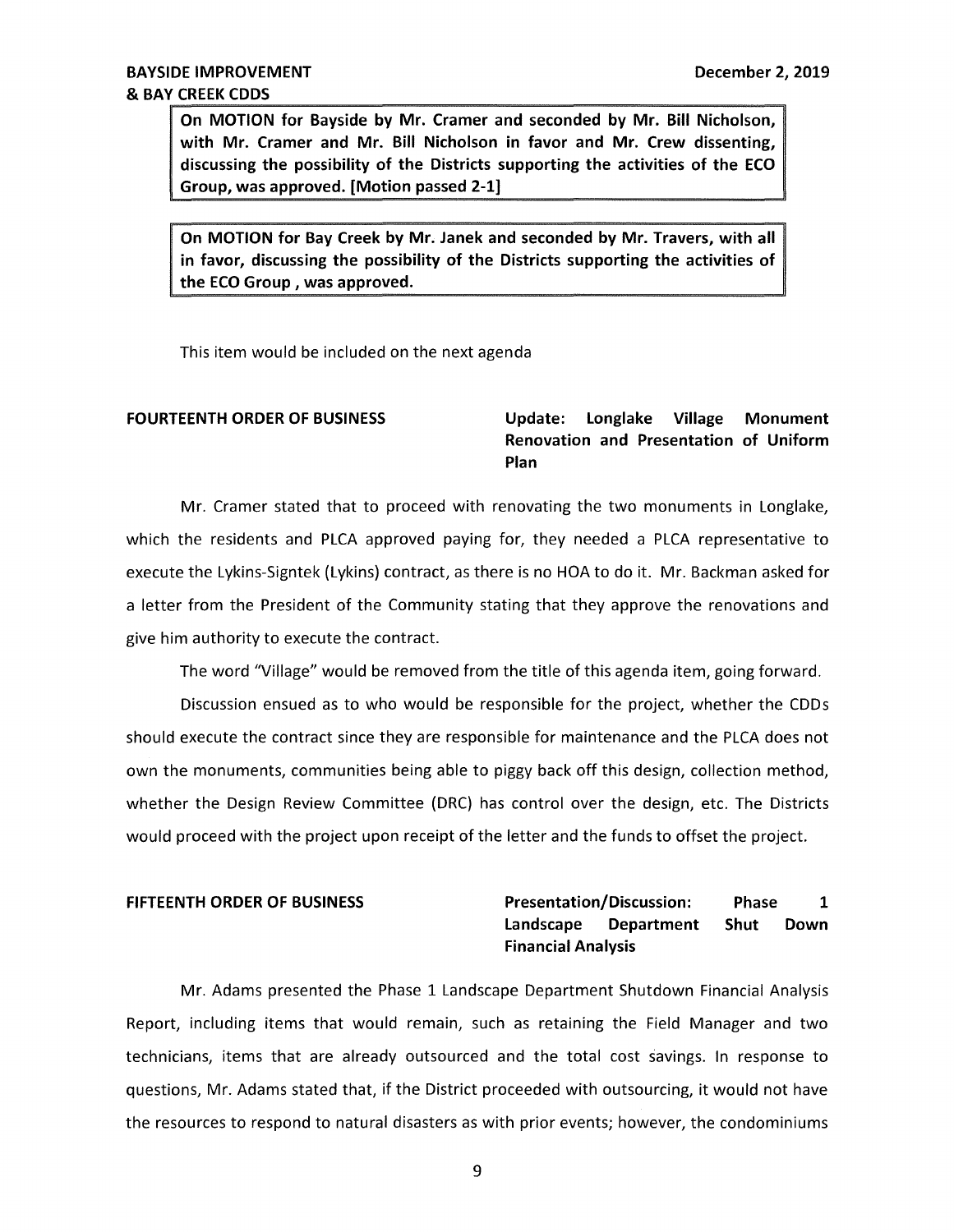have a mechanism, through their insurance, for loss assessment but it does not have taxexempt status. Mr. Adams would revise the document to conceal certain data.

### **SIXTEENTH ORDER OF BUSINESS Consideration of Updated 2020 Key Objectives**

Mr. Adams stated that, other than adding a timeline to ongoing projects, Management had not received any other modifications from the Boards. Mr. Adams would renumber and revise Items #1 and #6 as to how the Districts' can measure how well the maintenance management system is working and provide further data on the number of hours or funds needed to train existing and new employees, respectively.

#### **SEVENTEENTH ORDER OF BUSINESS FOR A SEVENTEENTH ORDER OF BUSINESS FOR A SET AND A SET ASSESS**

- **A. High User** 
	- i. **Bayside Improvement COD**
	- ii. **Bay Creek COD**
- **B. Penalty Usage Summary** 
	- i. **Bayside Improvement COD**
	- ii. **Bay Creek COD**
- **C. Zero Consumption** 
	- i. **Bayside Improvement COD**
	- ii. **Bay Creek COD**

These reports were included for informational purposes.

Mr. Crew stated that, of the three high user residents in Blue Sage, he spoke to one who showed concern; however, it was their problem as they all have the same landscaper.

### **EIGHTEENTH ORDER OF BUSINESS Acceptance of Unaudited Financial Statements as of October 31, 2019**

Ms. McVay presented the Unaudited Financial Statements as of October 31, 2019. The financials were accepted.

#### **NINETEENTH ORDER OF BUSINESS Approval of October 28, 2019 Joint Regular Meeting Minutes [Both]**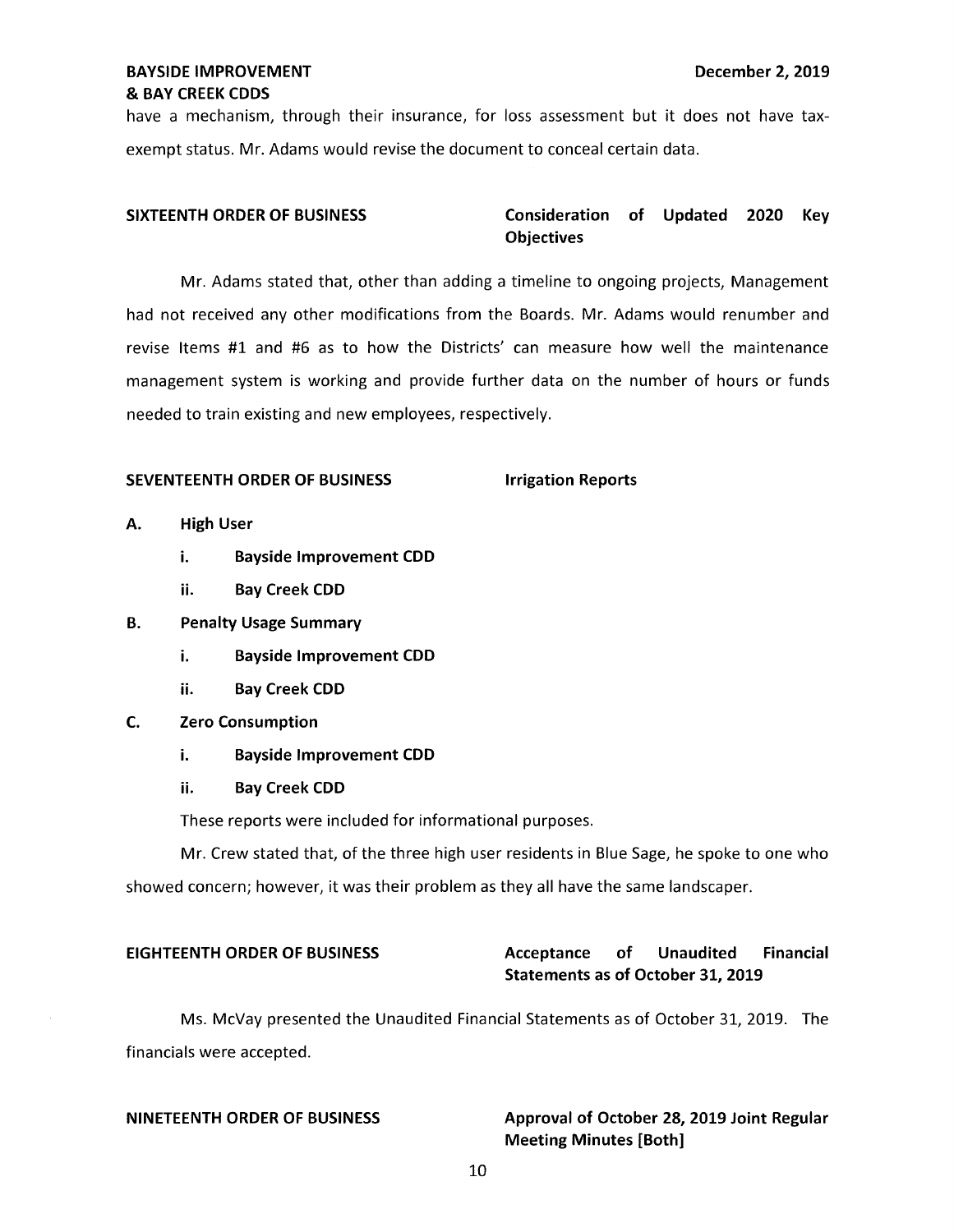Ms. McVay presented the October 28, 2019 Joint Regular Meeting Minutes.

**On MOTION for Bayside by Mr. Bill Nicholson and seconded by Mr. Crew, with all in favor, the October 28, 2019 Joint Regular Meeting Minutes, as amended to include any edits provided to District Management, were approved.** 

**On MOTION for Bay Creek by Mr. Janek and seconded by Mr. Travers, with all in favor, the October 28, 2019 Joint Regular Meeting Minutes, as amended to include any edits provided to District Management, were approved.** 

### **TWENTIETH ORDER OF BUSINESS Action Items (Both)**

Active/Ongoing New Items: Items 1, 2 and 10 were completed, Item 6 was partially completed and Items 8 and 9 were pending.

Active/Ongoing-Carry Over From Last Meeting: Items 12, 13 and 20 were completed.

### **TWENTY-FIRST ORDER OF BUSINESS Old Business (Both)**

There being no old business the next item followed.

**TWENTY-SECOND ORDER OF BUSINESS Staff Reports (Both)** 

#### **A.** District Counsel: Dan Cox, Esq.

There being no report the next item followed.

#### **B.** District Manager: *Wrathell, Hunt and Associates, LLC*

### i. **Monthly Status Report: Field Operations**

The December 2, 2019 Monthly Status Report was included for informational purposes.

Mrs. Adams stated that the Wax Myrtle on Colony Boulevard would be installed the week of December 2<sup>nd</sup> rather than in November. The Colony Work-Shop Meeting Notes for November 14, 2019 and Mr. Kemps Zero Consumption Report were included in the agenda package.

### ii. **NEXT MEETING: January 27, 2020 at 2:00 P.M.**

### o **QUORUM CHECK- BAYSIDE IMPROVEMENT CDD**

Supervisors Crew, Cramer and Bill Nicholson confirmed their attendance at the January 27, 2020 meeting.

### o **QUORUM CHECK** - **BAY CREEK CDD**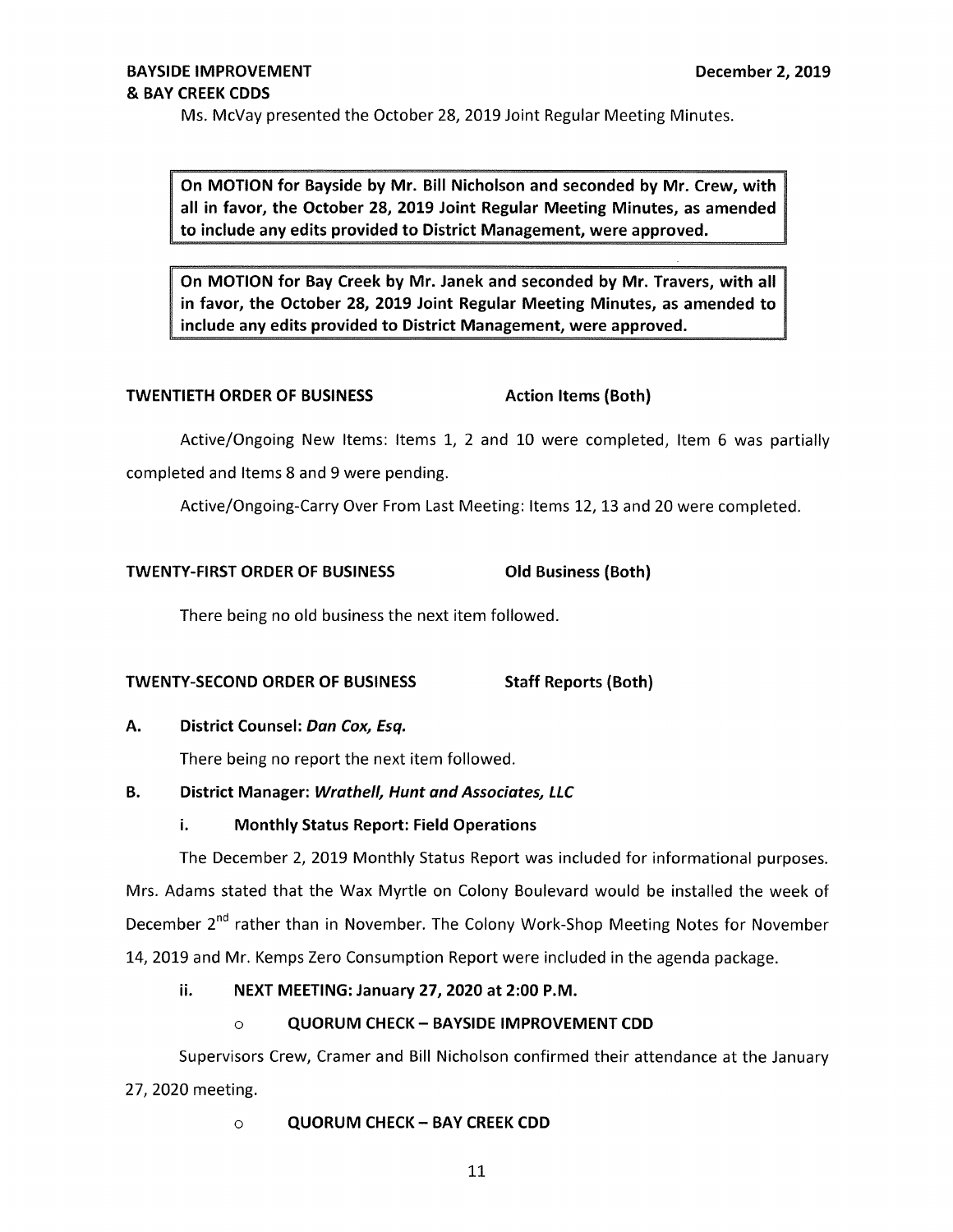All Supervisors confirmed their attendance at the January 27, 2020 meeting.

#### TWENTY-THIRD ORDER OF BUSINESS Supervisors' Requests

Ms. McVay distributed photographs of downed mangrove limbs behind Bay Creek resident Mr. Paul Darling's residence that have been neglected, preventing future manatee or kayaker sightings. Discussion ensued regarding who is responsible for maintaining the area, the odor, etc. Mr. Adams would research the original navigational permit to determine the cross section. Mrs. Adams would obtain proposals from EarthBalance to remove dead vegetation and to re-dredge the area.

Mr. Durney asked who to contact with questions about the Supervisor position, etc. Mr. Adams recommended he review Chapter 190 of the Florida Statutes and the meeting minutes online. A Supervisor Handbook would be sent to Mr. Durney and he could contact Staff.

#### **TWENTY-FOURTH ORDER OF BUSINESS Public Comments: Non-Agenda Items**

Mr. Darling stated that deteriorating vegetation in the water in Bay Creek was creating methane gas and causing the offensive smell. He discussed changes in the creek since he purchased his home in 1999. It was originally 5' to 7' deep, flowed three to five miles per hour (mph) and was used by kayakers but now is just a trickle. He offered to tour the area with the Supervisors. He confirmed with Ms. Linda Worell, in the City's Public Works Department, that the District was responsible for maintaining this area.

#### **TWENTY-FIFTH ORDER OF BUSINESS Adjournment (Bayside Improvement CDD)**

There being nothing further to discuss, the Bayside CDD meeting adjourned at 4:28 p.m. Mrs. Adams stated that three contractors attended the mandatory pre-bid meeting for the Bayside Lake contract.

#### **BAY CREEK ITEMS**

**TWENTY-SIXTH ORDER OF BUSINESS Public Hearing to Hear Public Comment and Objections to the Adoption of an Amendment to the Rules of Procedure, Related to the Rates and Charges for Irrigation Utility Usage, Pursuant to**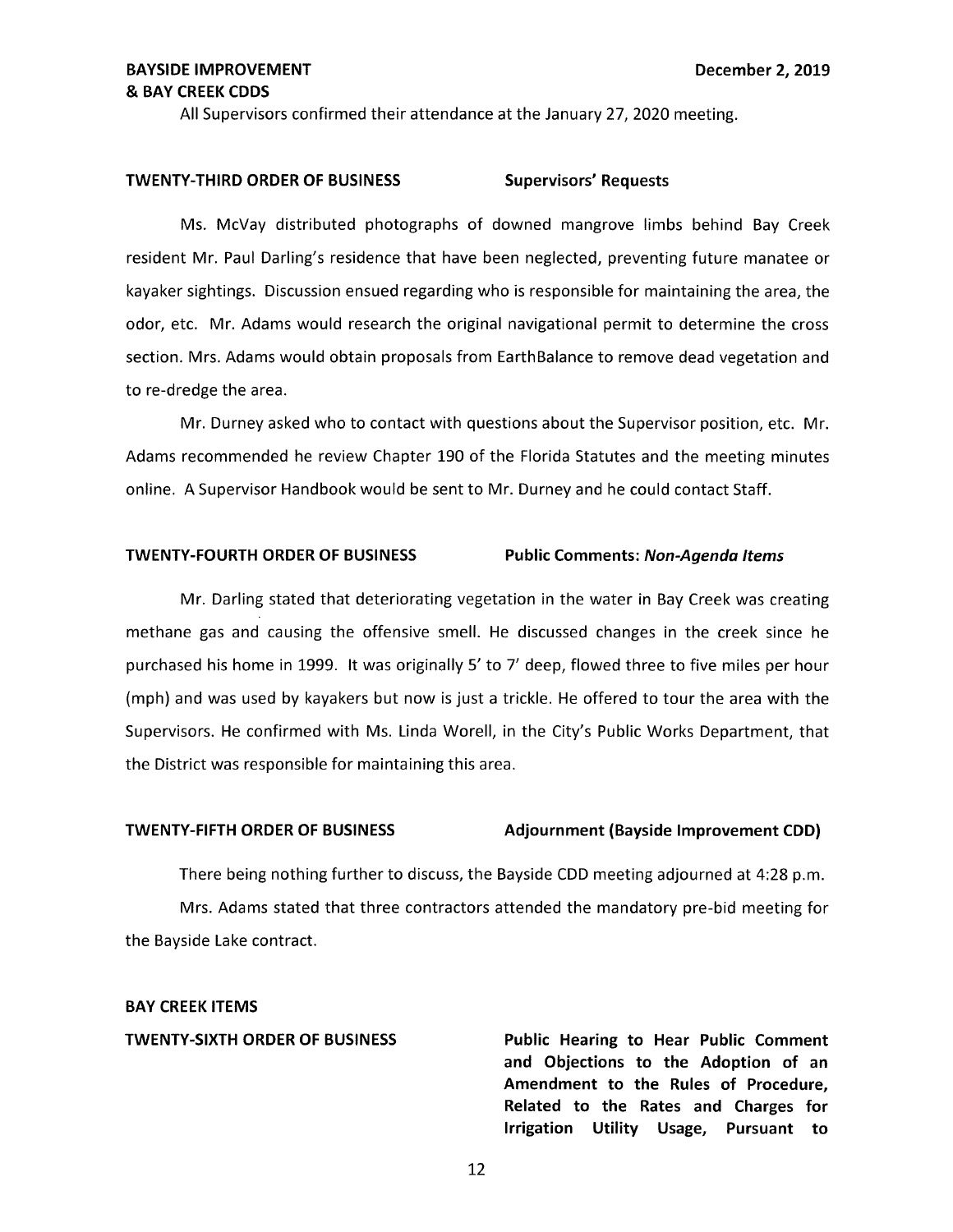**Sections 120.54 and 190.035, Florida Statutes** 

#### **A. Affidavits of Publication**

- **I. Notice of Rule Development**
- II. **Notice of Intent**

The proofs of publications were included for informational purposes.

## **B. Consideration of Resolution 2020-03, Amending the Rules of the District Relative to its Irrigation Utility Regulations and Rates and Charges for Utility Service**

Mr. Adams presented Amendment No XVI to Chapter I of the Rules of Procedure, reflecting the rate increase for irrigation utility usage, referred to as Exhibit A to Resolution 2020-03, to adopt the rule change. This increase provides additional revenue to the District, which projects an even budget rather than a shortfall like last year. Discussion ensued regarding Bayside's conditions to take water from Bay Creek, if it is delivered under pressure and not low pressure flow as their effluent water ponds are not lined, weather influences on consumption, pipe size, the RCS commitment to move in the direction of providing pressurized service and the contract term with RCS for approximately every 10 years with auto renewal, subject to termination by either entity, etc.

**Mr. Adams opened the Public Hearing.** 

No members of the public spoke.

**Mr. Adams closed the Public Hearing.** 

Mr. Adams presented Resolution 2020-03.

**On MOTION for Bay Creek by Mr. Travers and seconded by Mr. Janek, with all in favor, Resolution 2020-03, Amending the Rules of the District Relative to its Irrigation Utility Regulations and Rates and Charges for Utility Service, was adopted.** 

#### **TWENTY-SEVENTH ORDER OF BUSINESS Adjournment (Bay Creek CDD)**

There being nothing further to discuss, the Bay Creek CDD meeting adjourned at 4:44

p.m.